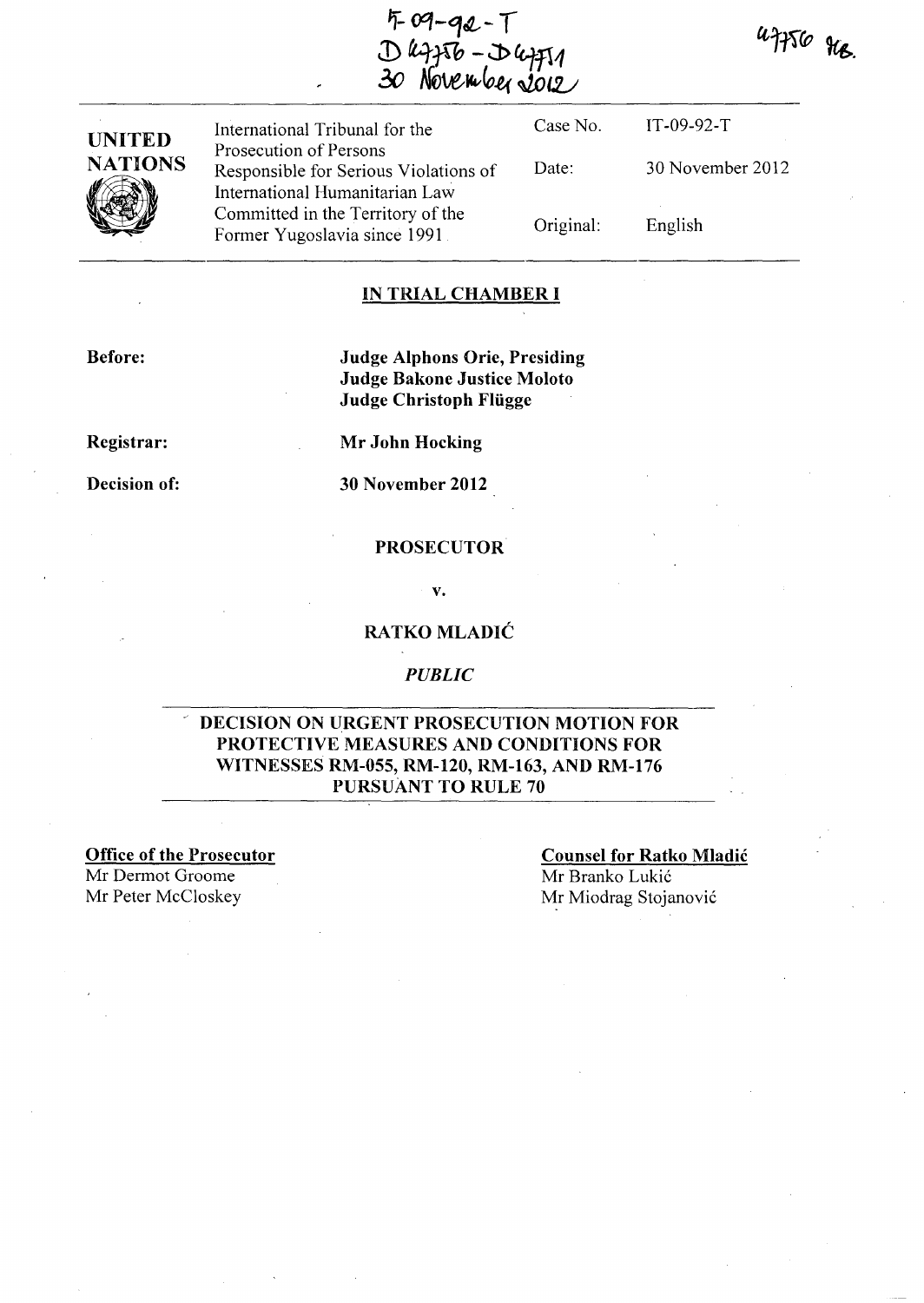# **I. PROCEDURAL HISTORY AND SUBMISSIONS OF THE PARTIES**

1. On 19 November 2012, the Prosecution filed a motion ("Motion") requesting protective measures and certain conditions for the testimony of four witnesses pursuant to Rule 70 of the Tribunal's Rules of Procedure and Evidence ("Rules").<sup>1</sup> The Defence responded to the Motion on 23 November 2012 ("Response"), opposing it. <sup>2</sup>

2. In the Motion, the Prosecution requests that (i) Witnesses RM-163, RM-176, RM-120, and RM-055 ("Witnesses") be granted the protective measures of pseudonym and face and voice distortion; (ii) the Chamber allow, upon request, to hear certain parts of the Witnesses' testimony in private session in order to protect the Witnesses' identities or the Rule 70 provider's interests, including national security interests; (iii) a representative of the Rule 70 provider be allowed to be present during the Witnesses' testimony; and (iv) any private session testimony of the Witnesses not be disclosed to parties in other cases without the consent of the Rule 70 provider.<sup>3</sup> Lastly, the Prosecution requests leave to exceed the word limit.<sup>4</sup> According to the Prosecution, these conditions do not prejudice the Accused as the Witnesses' identities are known to him, he is in possession of all of their prior statements and testimony, and will have an opportunity to cross-examine the Witnesses.<sup>5</sup>

3. The Defence contends that the Prosecution's late filings reduce the time available to the Defence to adequately respond.<sup>6</sup> It submits that the Prosecution adopts an excessively broad interpretation of Rule 70 by not providing any justifications for the protective measures sought.<sup>7</sup> Furthermore, the Defence submits that the Accused's right to a public trial is infringed should the Motion be granted.<sup>8</sup> Lastly, it submits that the Witnesses are to provide critical testimony which "must be confronted freely and without restrictions by the defence".<sup>9</sup>

 $\overline{7}$ Response, paras 11-12.

Urgent Prosecution Motion for Protective Measures and Conditions for Witnesses RM-055, RM-120, RM-163, and RM-176 Pursuant to Rule 70, 19 November 2012 (Confidential).

 $\overline{2}$ Defence Response to Urgent Prosecution Motion for Protective Measures and Conditions for Witnesses RM-055, RM-120, RM-163, and RM-176 Pursuant to Rule 70, 23 November 2012 (Confidential), paras 2,18.

 $\overline{3}$ Motion, paras 2, 24.

 $\overline{4}$ Motion, para. 4.

 $\overline{\mathbf{5}}$ Motion, para. 12.

 $\boldsymbol{6}$ Response, paras 7-9.

 ${\bf 8}$ Response, para. 14.

Response, para. 16.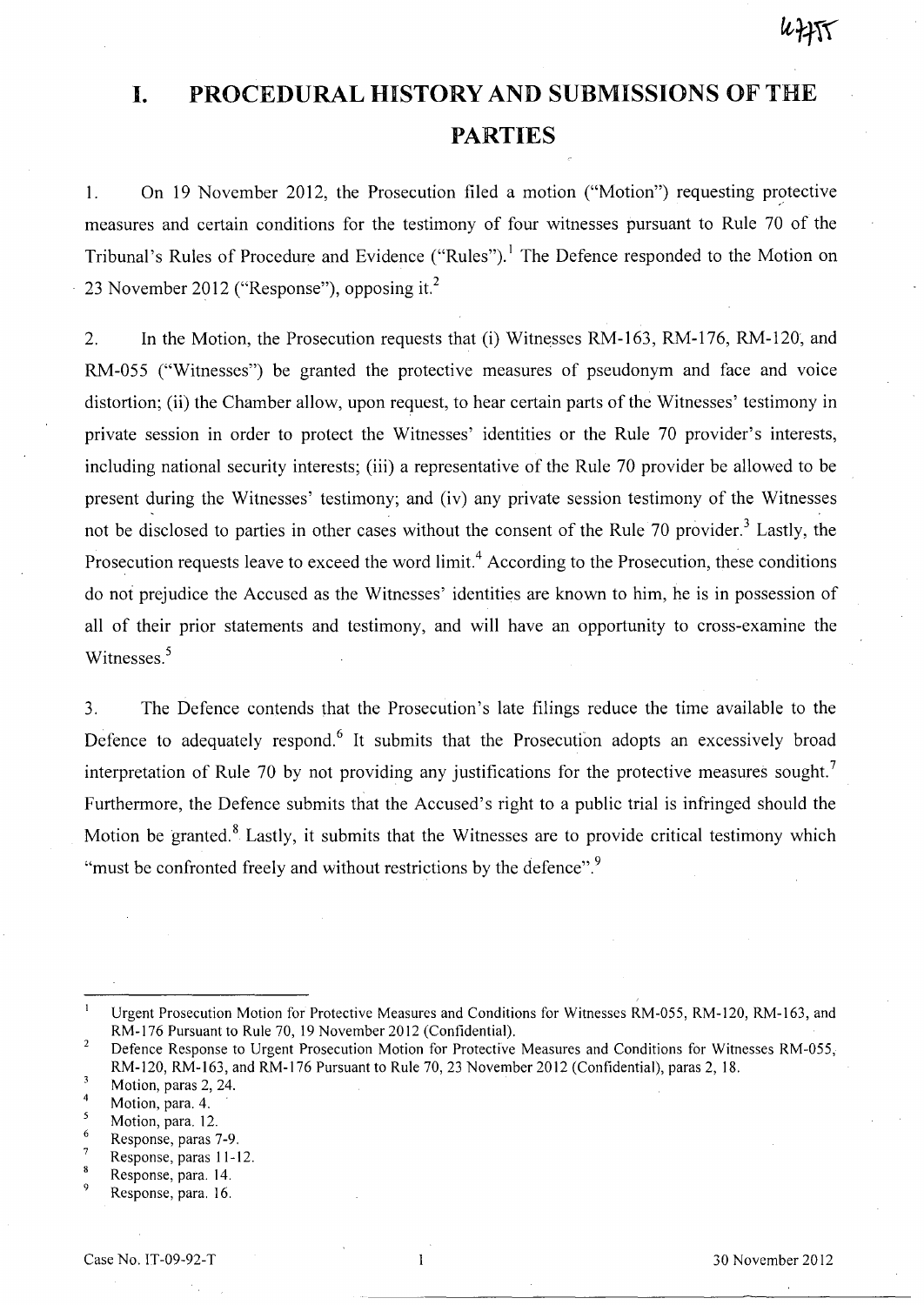# **II. APPLICABLE LAW**

#### 4. Rule 70 of the Rules provides, in relevant part, as follows:

(8) If the Prosecutor is in possession of information which has been provided to the Prosecutor on a confidential basis and which has been used solely for the purpose of generating new evidence, that initial information and its origin shall not be disclosed by the Prosecutor without the consent of the person or entity providing the initial information and shall in any event not be given in evidence without prior disclosure to the accused.

(C) If, after obtaining the consent of the person or entity providing information under this Rule, the Prosecutor elects to present as evidence any testimony, document or other material so provided, the Trial Chamber, notwithstanding Rule 9S, may not order either party to produce additional evidence received from the person or entity providing the initial information. [ ... ]

(D) If the Prosecutor calls a witness to introduce in evidence any information provided under this Rule, the Trial Chamber may not compel that witness to answer any questions relating to the information or its origin, if the witness declines to answer on grounds of confidentiality.

5. The Chamber has the authority to assess whether information has been provided in accordance with Rule 70 of the Rules, but can limit itself to an examination of whether the information was in fact provided on a confidential basis. $^{10}$ 

6. Under Rule 70 of the Rules, the provider of the inforination controls its confidentiality and makes its own determination that this material should be subject to protection.<sup>11</sup> However, when the question arises of tendering that material into evidence in a manner which involves a departure from the normal arrangements in court, then it is for the Chamber to decide whether it is appropriate, having regard to the need to ensure that the trial is fair, to allow the evidence to be presented in accordance with the conditions stipulated by the Rule 70 provider.<sup>12</sup>

# **III. DISCUSSION**

7. At the outset, considering that the Motion deals with four witnesses, the Chamber grants the Prosecution's request to exceed the word limit. The Chamber further urges the Prosecution to file motions in a timely manner so as to avoid expedited responses and decisions.

8. The Chamber accepts that the purpose of Rule 70 of the Rules is to allow states and other entities or persons to share information with parties to the proceedings before the Tribunal on a

<sup>&</sup>lt;sup>10</sup> Prosecutor v. Slobodan Milošević, Case No. IT-02-54-AR108bis & AR73.3, Decision on the Interpretation and Application of Rule 70, 23 October 2002 (Confidential), para, 29.

<sup>&</sup>lt;sup>11</sup> *Prosecutor v. Milutinović et al.*, Case No. IT-05-87-AR108bis.2, Decision on Request of the United States of America for Review, 12 May 2006, para. 35. .

<sup>12</sup>*Prosecutor* v. *Milutinovic et aI.,* Case No. IT -05-S7 -AR 73.1, Decision on Interlocutory Appeal Against Second Decision Precluding the Prosecution from Adding Wesley Clark to its Rule 65 *ter* Witness List, 20 April 2007, para. IS; *Prosecutor* v. *Karadiic,* Case No. IT-95-5/IS-T, Decision on the Prosecution Motion for Rule 70 Conditions for Three Witnesses, 30 November 2009 (Confidential), para. 13.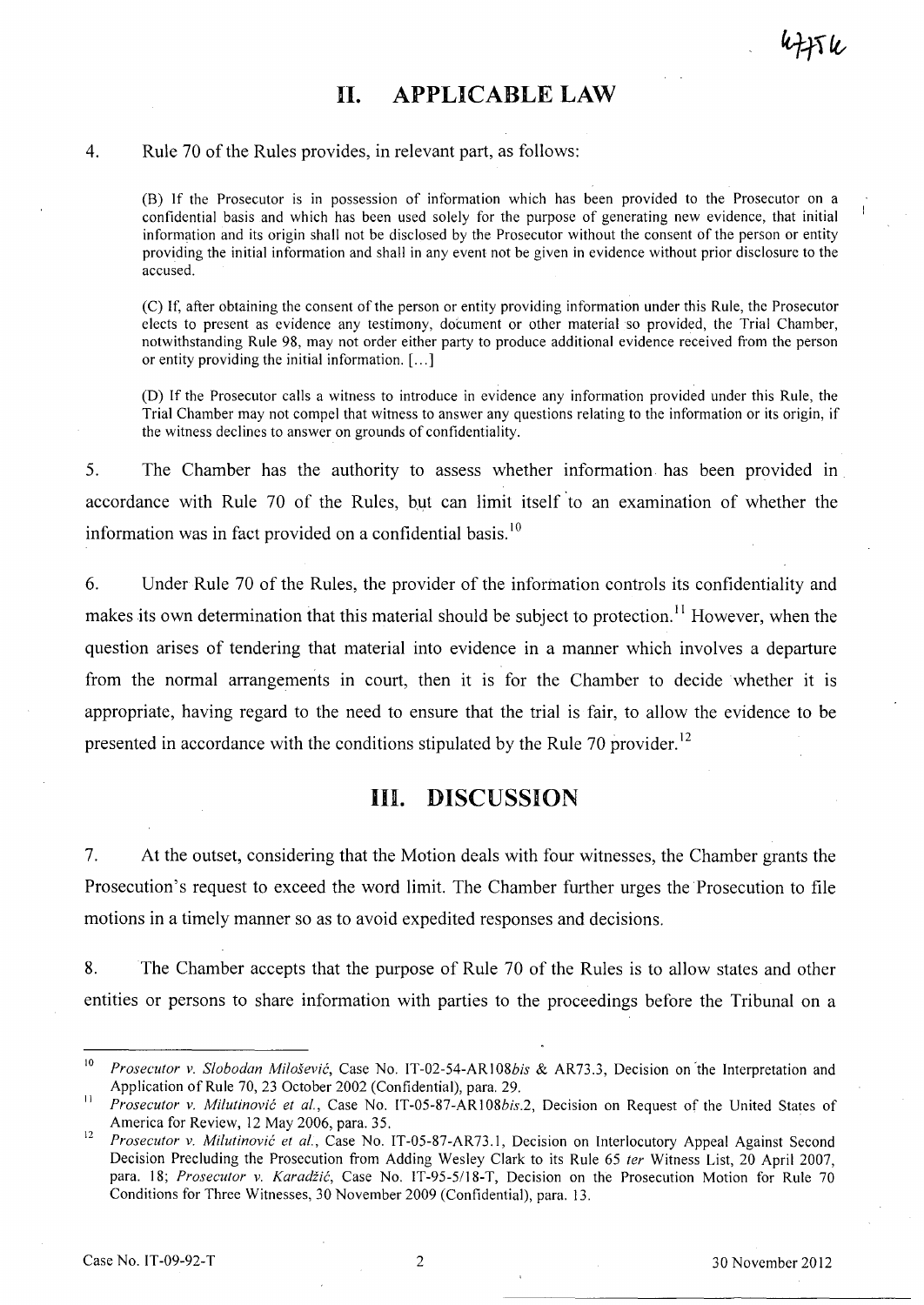confidential basis. A provider of such information may also refuse consent that this infornation be used as evidence at trial. At the same time, once a Rule 70 provider has permitted that certain information be used as evidence at trial, it should not be up to the provider to determine selectively which Accused before the Tribunal may have access to that information. In that respect, the Chamber will pay specific attention to any conditions imposed when first permitting the information's use at trial.

9. Based on the Prosecution's statement that the proffered material was provided under Rule 70 and that the Witnesses have testified in other trials under similar conditions, the Chamber is satisfied that Rule 70 applies. The Prosecution is under no obligation to provide additional justifications as submitted by the Defence.

10. As set out above, the Chamber must assess whether, in the circumstances of the present . case, the conditions stipulated by the Rule 70 provider are consistent with the Accused's right to a fair trial or should lead to the barring of the proposed evidence.

11. As for the first condition, the suggested/protective measures of pseudonym and face and voice distortion do not impact negatively on the Accused's right to a fair trial. The identities of the Witnesses are known to him and his Defence team. The Chamber further considers that the initial conditions by the Rule 70 provider when giving up its prerogative on the use of the information in previous cases were stricter than what is requested in the Motion.<sup>13</sup> Under these circumstances, the Chamber accepts the first condition.

12. As for the second condition, namely the Prosecution's request that the Chamber allow, upon request, to hear certain parts of the Witnesses' testimony in private session in order to protect the Witnesses' identities or the Rule 70 provider's national security interests, the Chamber expects the parties, or the Rule 70 provider, to make such requests at the appropriate time during the testimony. Partial private session testimony in order to protect the identity of the Witnesses is the natural consequence of having granted protective measures. Partial private session testimony in order to protect the Rule 70 provider's interests, including national security interests, should only be requested sparsely. In light of the Rule 70 provider's initial stricter conditions in previous cases, as well as Rule 70 ,(D) of the Rules, the Chamber accepts the second condition. The Defence's

<sup>13</sup> See *Prosecutor* v. *Perisic,* Case No. IT-04-SI-PT, Decision on Prosecution's Rule 70 Motion for Protective Measures for Witnesses MP-072, MP-40S, MP-409, MP-433, and MP-434, 4 June 200S (Confidential), p. 2; *Prosecutor* v. *Dragomir Milosevic,* Case No. IT-9S-29/I-T, Decision on Prosecution's Application for Rule 70 Conditions for Testimony of Witness W-46, 12 March 2007; *Prosecutor* v. *Dragomir Milosevic,* Case No. IT-9S-29/1-T, Decision on Prosecution's Application for Rule 70 Conditions for Testimony of Witness W-156 and Prosecution Motion for Admission of Witness Statement Pursuant to Rule 92 *ter,* 23 April 2007 (Confidential), p.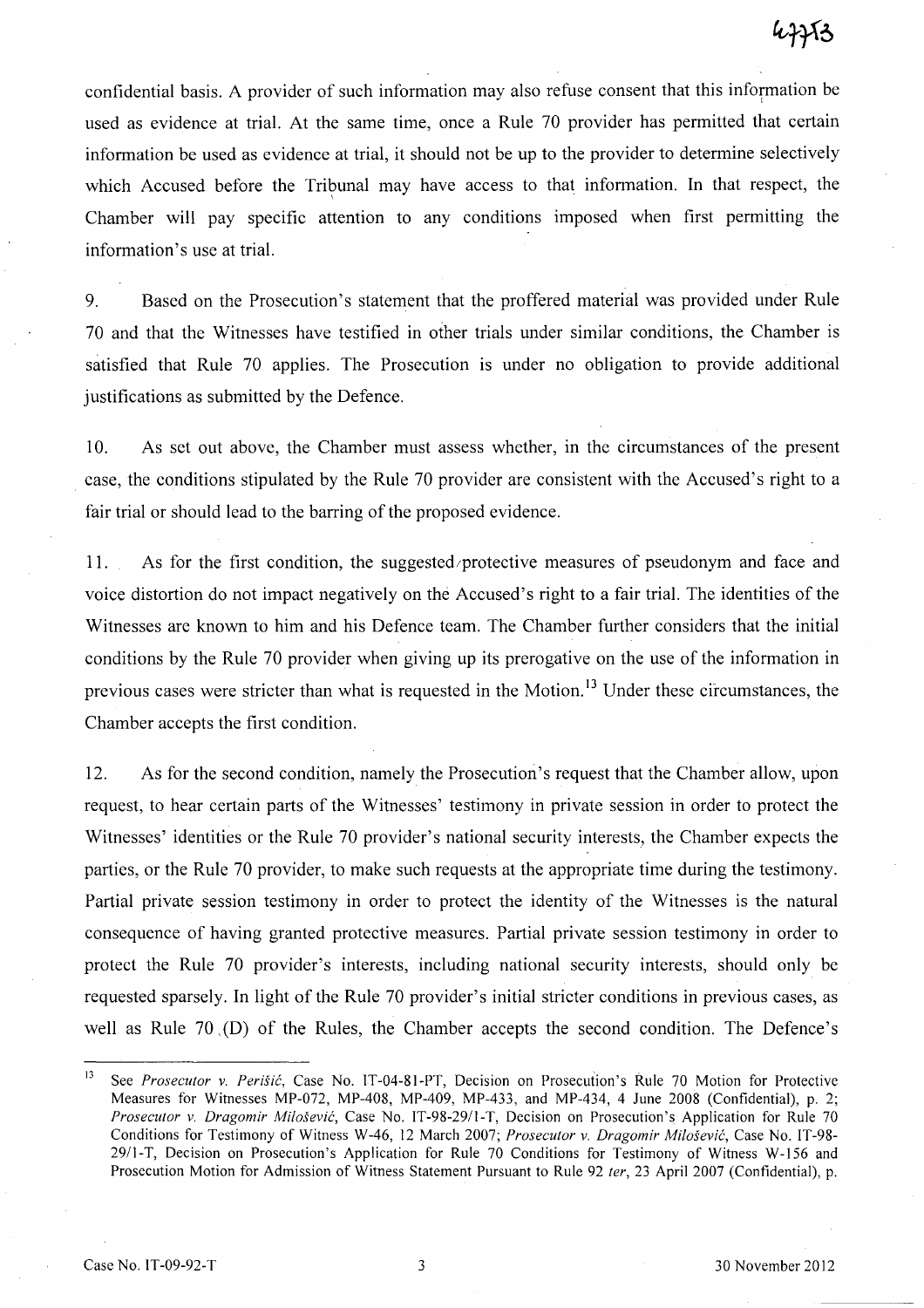submissions alleging that the Accused's right to a public trial are infringed are terse and barely comprehensible. Should large portions of the Witnesses' testimony eventually be received in private session, the Chamber may consider whether this impacts upon the public nature of the trial to such an extent as to violate the right of the Accused to a fair trial. The Defence has further not demonstrated how the proposed conditions would hinder the Defence to "confront [the Witnesses] freely and without restrictions".

13. As for the third condition, the Chamber sees no reason to disallow a representative of the Rule 70 provider to be present during the testimony of the Witnesses. **In** fact, the presence of one of its representatives may be conducive to resolving any matters in relation to whether certain questions may be answered by the Witnesses in open session. The Chamber thus accepts the third condition.

14. In relation to the last condition, namely that any private session testimony of the Witnesses not be disclosed to parties in other cases without the consent of the Rule 70 provider, the Chamber notes that the Tribunal's case-law imposes a duty on the parties to seek a provider's consent prior to each disclosure. Accordingly, the Chamber accepts the fourth condition.

*2; Prosecutor* v. *Galic,* Case No. IT-98-29-T, Decision on the Prosecutor's Request for Protective Measures in Respect of Witnesses Wand Y, 7 June 2002 (Confidential), p. 2.